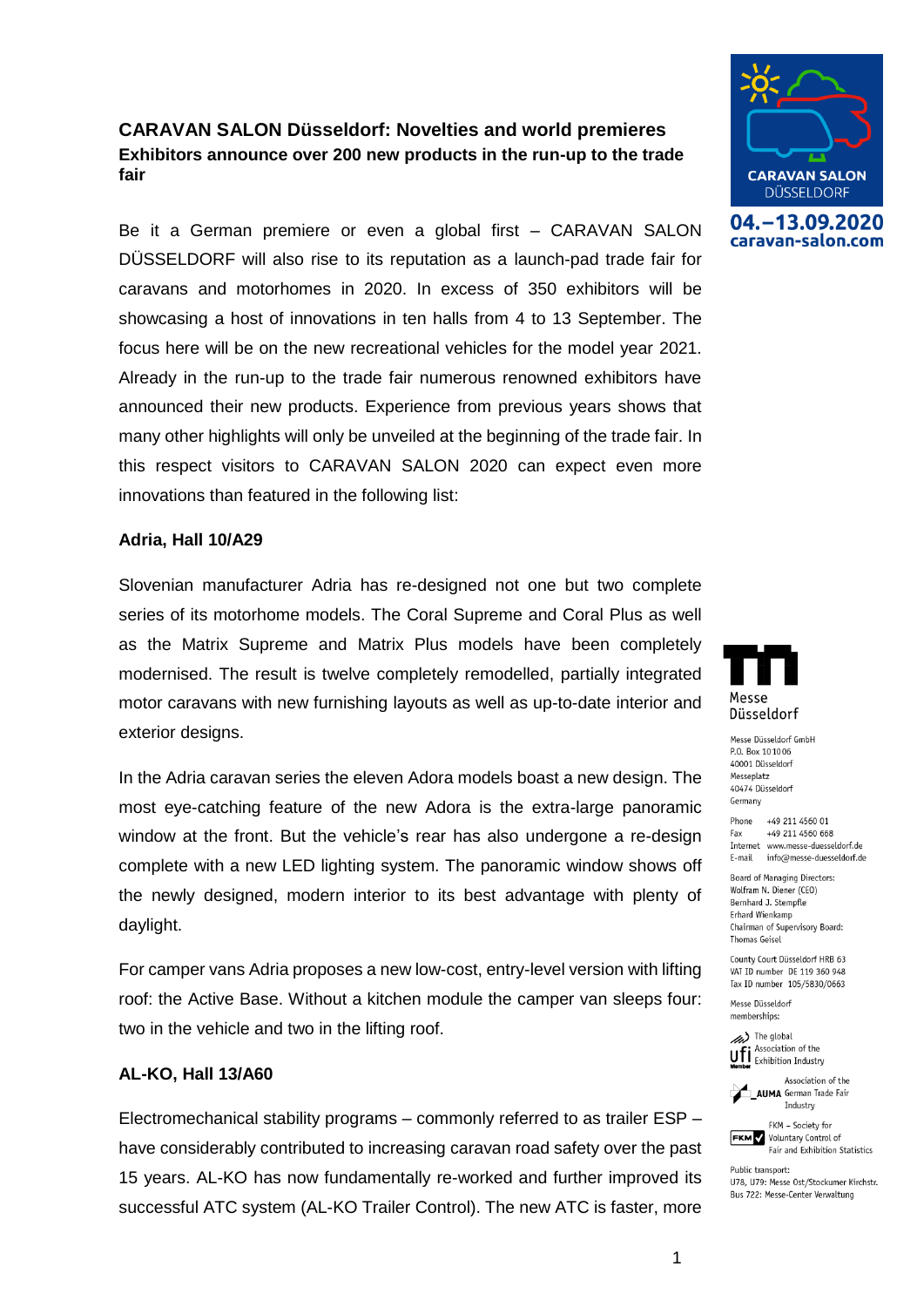sensitive and flexible in use. Lateral movements are detected right at the trailer axles even before an ESP installed in the car for trailers could register the pendulum movement. If oscillations exceed the critical threshold levels the caravan is automatically slowed down. Drivers hardly notice this correction.



04. - 13.09.2020 caravan-salon.com

### **benimar, Hall 10/C50-01**

This Spanish manufacturer will celebrate its German premiere at the Caravan Salon 2020. benimar will introduce itself to German customers for the first time, with not one but 37 mobile homes ranging from camper vans to fully integrated vehicles. These also include the brand new, partially integrated RV on a Fiat Ducato platform, the benimar Mileo 261, that will even be celebrating a world debut in Düsseldorf. Single beds in the rear, bathroom with separate shower and an additional berth above the driver's cab seats are the hallmarks of the layout of the "new Spanish kid on the block".

### **Caravelair, Hall 11/B55**

With a superstructure length of just 3.50 metres the new Caravelair Alba 350 is a very compact caravan that comes fully equipped with a kitchen module, bed, 2-seater sofa and a compact bathroom. The position of the bed and the seating facility allows a bed length of up to 2.05 metres. Also sporting new designs are the caravan models Caravelair Alba 426, Titanium 430 and Artica 520.

## **Carthago, Hall 16/A22**

As an alternative to the Fiat Ducato chassis, Carthago now offers both its fully integrated c-Tourer I and the partially integrated motor caravan c-Tourer T on the Mercedes-Benz Sprinter chassis. Making an entry alongside the Sprinter chassis are a wide variety of driver assistance systems. The fully and partially integrated RVs on the Sprinter basis are launched with four models each.

Furthermore, the 18 models of the lightweight c-Tourer I/T and the five layouts of the slender Carthago c-compactline have been optimised. A new rear, a new decor, upgraded living spaces with new furnishings and revised showertoilet combos – the 2021 model year of the streamlined Carthago ccompactline and the light c-Tourer I/T offers noticeably more freedom of movement and improved ergonomics.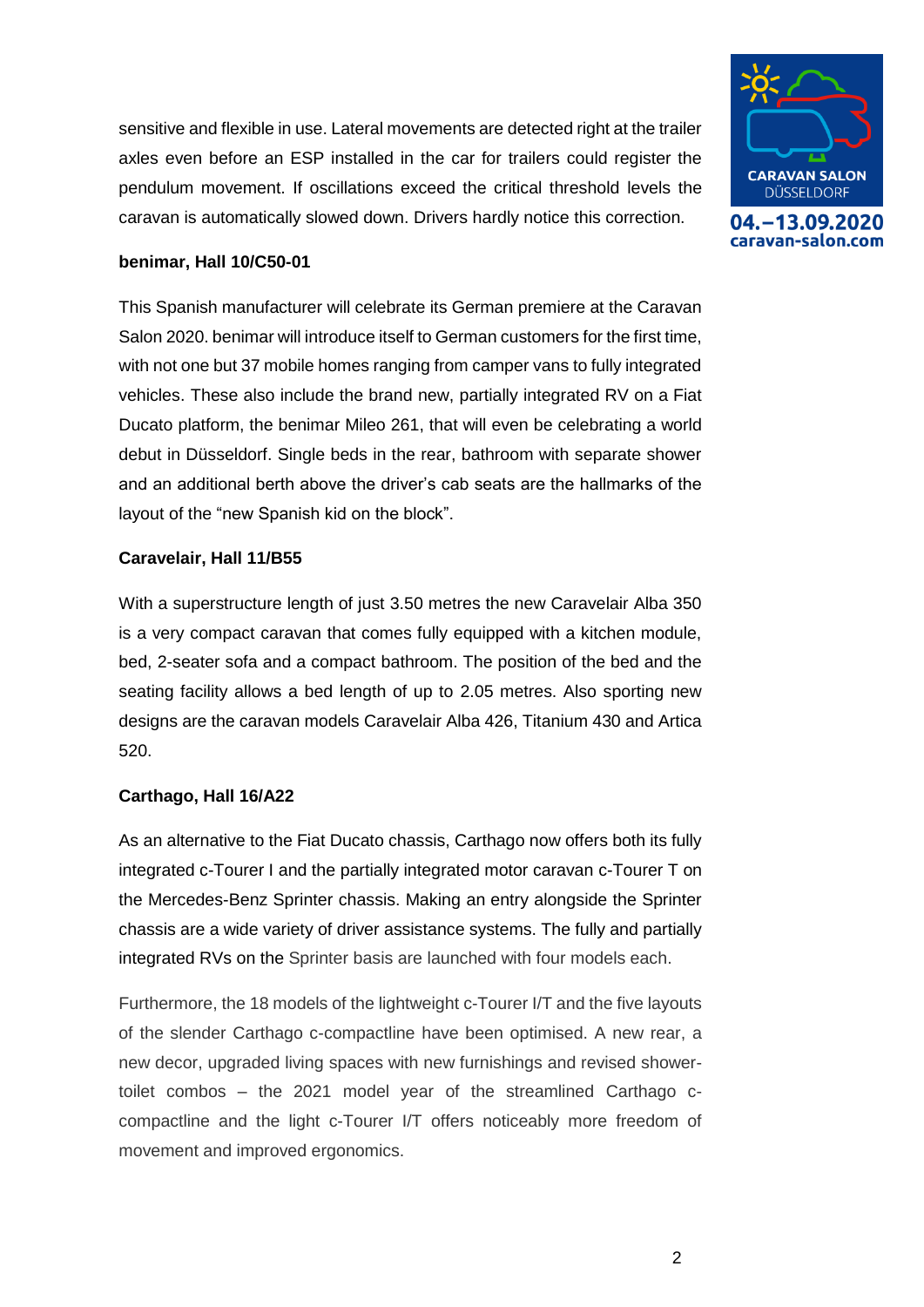### **Challenger, Hall 10/B20-01**

The French brand Challenger from the Trigano Group will be presenting two new layouts on a Ford Transit chassis with approx. 7.20 m total length: the Graphite 377 GA and the Graphite 328 GA. The 337 GA is characterised by the combination of two 1.90 m single beds with a spacious bathroom. In the Challenger 328 GA a 1.60 m wide, height-adjustable queen-sized bed sits in the rear and is conveniently accessible from both sides. There is also a spacious bathroom in front of this. Situated in the middle part of both models is the kitchenette and the 140l refrigerator. In front of this is the seating facility above which another berth for two can be electrically lowered from the ceiling.

### **Chausson, Hall 1/A45**

The Chausson stand awaits visitors with four new partially integrated vehicles and one new camper van. The two partially integrated vehicles 648 and 788 each come with a queen-sized bed in the rear. In the partially integrated 777 GA guests sleep in single beds while the 644 features transversal bed in the rear. All four layouts are available on the basis of the Ford Transit or Fiat Ducato.

Boasting 6.36 m length the camper van V690 offers a large, adjustable lifting bed in the rear, under which plenty of storage room opens up with aluminium grating floor and lashing rings for bicycles or even a motorcycle.

### **Eura Mobil, Hall 10/B26**

By launching four new partially integrated vehicles for the Contura line on the Mercedes Sprinter chassis, Eura Mobil aspires to the mobile luxury class. Front-wheel drive and AL-KO low-frame chassis make for precise and comfortable road performance. Numerous optional driver assistance systems, pilot seats, high-quality furniture and a long list of optional extras underscore the premium claim made by Eura Mobil's new partially integrated vehicles.

On top of this, the Integra Line is extended to include a new layout with 7m total length: the 660EB. This fully integrated vehicle places the emphasis on sleeping comfort for tall people with its single beds measuring 2 m each.

### **Fendt Caravan, Hall 9/B37-01**

To mark its 50<sup>th</sup> anniversary the Fendt Caravan brand will launch its new Diamant line as a global first at the Caravan Salon 2020. The three new luxury



04. - 13.09.2020 caravan-salon.com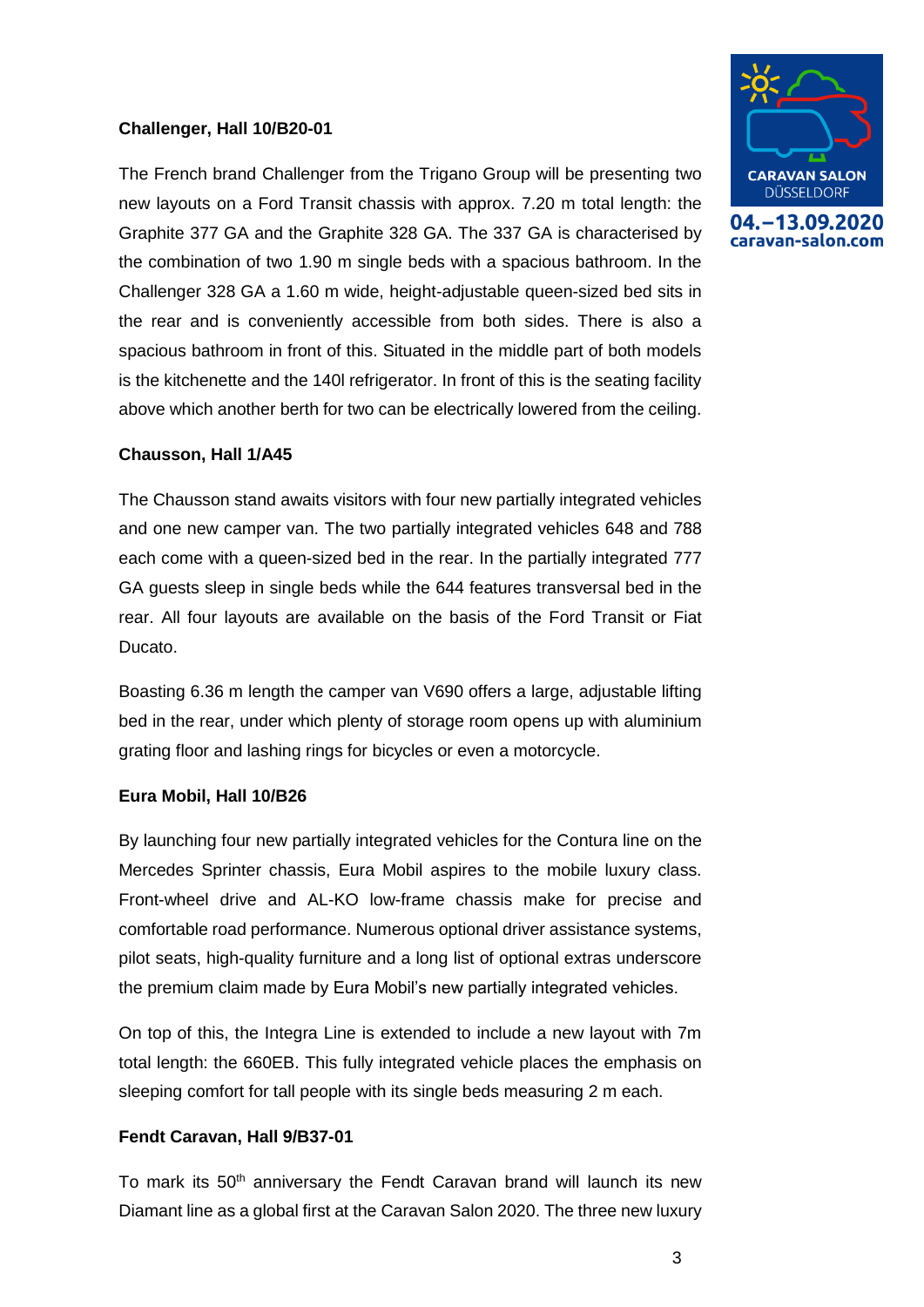caravans sport numerous highlights including genuine leather furnishing, electrical floor heating and an oven with grill.

At the same time, Fendt extends its Bianco Aktiv line to include two new layouts: the compact 445 SFB for two persons as well as the spacious 720 SKDW for four.

## **Forster, Hall 10/A21-01**

Livin' Up is the name of the new entry-level series by the Forster brand with not one but two compact, partially integrated vehicles and five family alcove models based on the Fiat Ducato. Stylish interiors, practical and reliable furnishing and, above all, extraordinarily attractive prices are designed to make the new model series a success.

## **Hobby, Hall 9/B05**

For its caravans Hobby presents two new single-bed layouts in the Excellent line and a new queen-sized bed layout complete with separate shower in the Prestige line. On top of this, the exterior and interior designs of all Hobby caravans are extended to include new decorative elements, furniture and upholstery colours.

The motor caravan series Hobby Optima Ontour based on a Citroën Jumper will be adding two new members to the family: the T70 E with a spacious rear washroom and two single beds as well as the T70 F with a double bed and large rear bathroom. For the alcove models of the Optima Ontour line Hobby proposes three new versions boasting optimised layouts: the A60 GF with a transversal bed in the rear, the A65 KM with a bunk bed and large centre seating facility as well as the large A70 GFM with a transversal bed and the large central seating facility.

## **Karmann-Mobil, Hall 15/D25**

The four new Karmann Mobil Davis "View" models skilfully fuse that unadulterated camping feel with motor home comfort. The extra double bed installed in the lifting roof captivates with unrestricted vistas from approx. 2.70m height and plenty of fresh air in the textile-clad roof superstructure. This means the compact camper can sleep four people.

Furthermore, Karmann-Mobil extends the Davis range of models to include a version with plenty of variable storage room in the rear. The Davis 630 sports

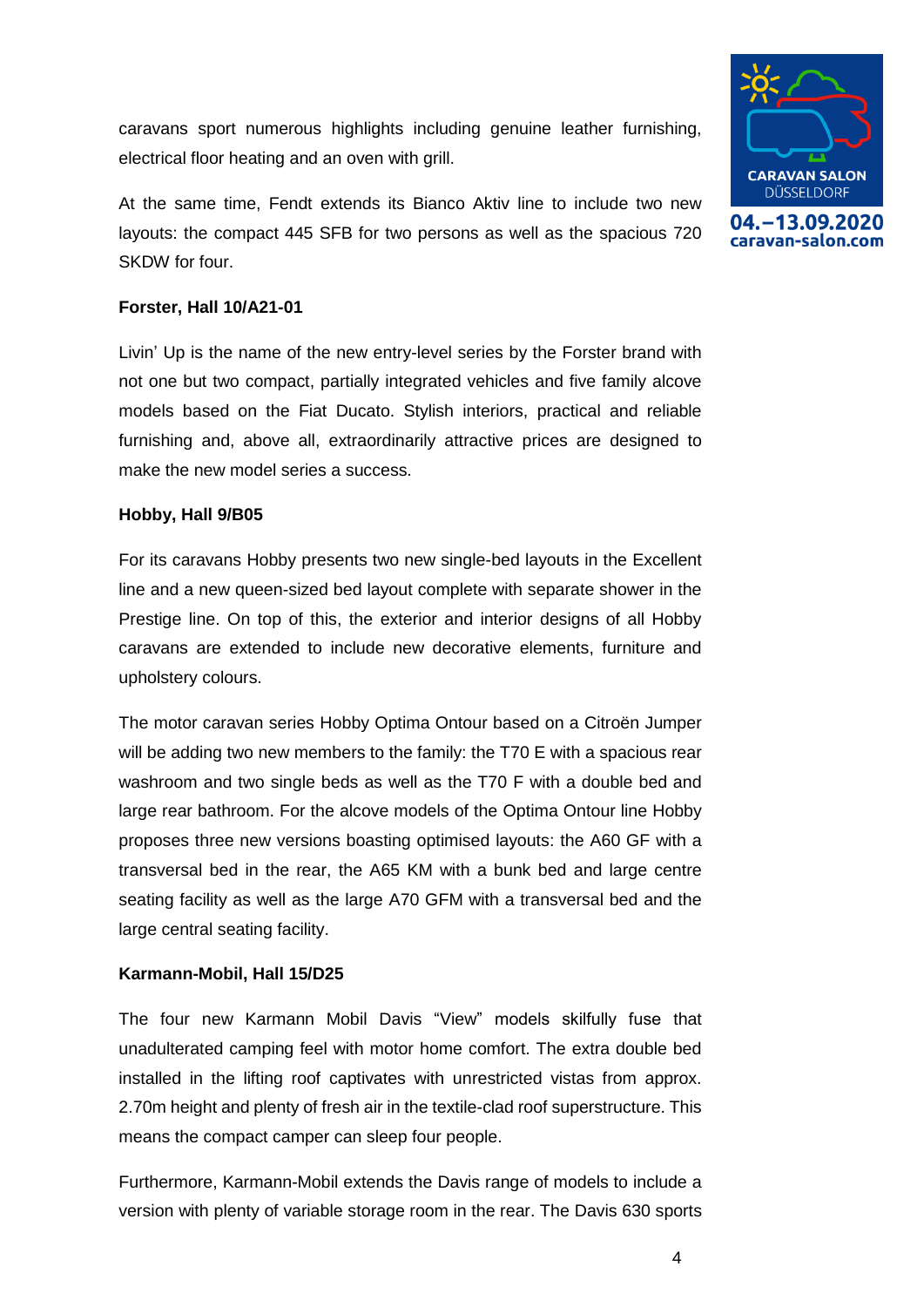a height-adjustable double bed. At the press of a button it is hoisted upwards and gives way to a storage space equipped with metal plating, lashing eyelets and an access ramp. Ideal for transporting scooters and motorcycles.

## **Knaus, Hall 4/09**

By launching the L!VE I 900 LEG Knaus puts the "icing on the cake" for its motor caravan line for starters. With this fully integrated vehicle on a 5-ton chassis Knaus wants to demonstrate that space is the true luxury. The 900 LEG captivates us with two single beds in the rear, lifting beds with 150 cm width in the bow, a large L-shaped seating facility with ample space for guests, storage space galore, roomy wardrobes as well as a large washroom with separate shower and cabinet for utensils.

The new Knaus SUN I, available in two layout versions – with single beds or a queen-sized bed in the rear – is synonymous with luxury paired with sporty elegance. Re-modelled both outside and in, the new Sun I fully integrated vehicles combine generous space with elegant design and luxurious materials.

## **la strada, Hall 15/C26**

With the new Nova M, la strada Fahrzeugbau follows on from a success story at CARAVAN SALON. This compact luxury RV with GFRP monocoque cab on a Mercedes-Sprinter chassis targets demanding customers looking for a mobile home below 7 metres length. Bathroom with separate shower, three beds and a long list of extras ranging from 4-wheel drive to air suspension make for living and driving comfort in compact 6.46 m length.

In addition, la strada presents its first single-bed layout in a Fiat Ducato mobile home conversion: the Avanti E.

## **Malibu, Hall 16/A05**

The new generation M also marks the introduction of new manufacturing technology for Malibu. With suspension frames between roof and walls glued across the complete surface, roof surfaces in GFRP, GFRP underbody and a fully fledged double floor Malibu takes the structural quality of its fully and partially integrated vehicles to a new level. The M generation of Malibu motorhomes kicks off with a broad-based programme: customers can choose from eight fully integrated and seven partially integrated vehicles between 6.55 m and 7.48 m long.



04. - 13.09.2020 caravan-salon.com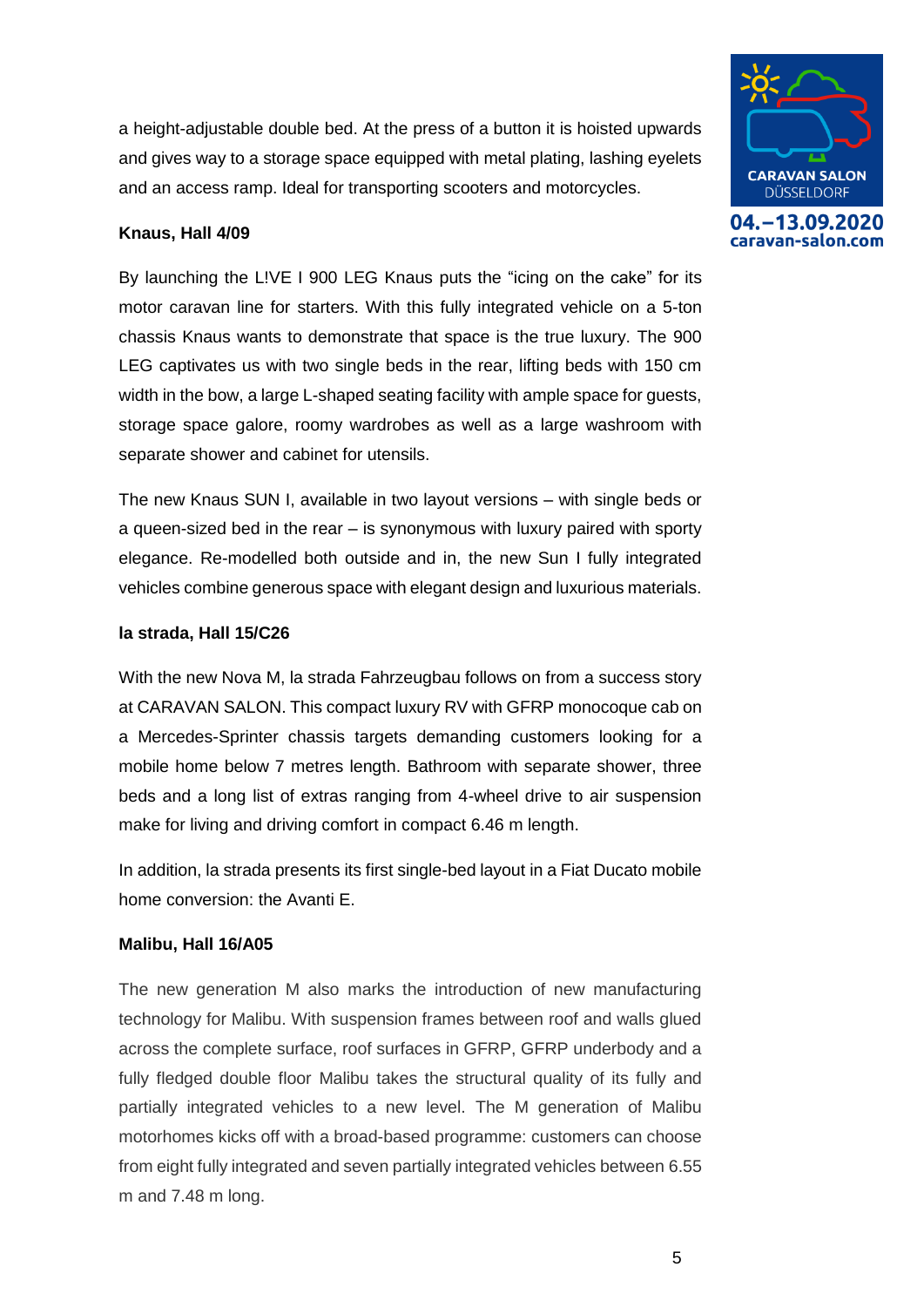## **Malibu Vans, Hall 15/D47**

Malibu Vans has called its two premieres in the camper van segment "first class – two rooms" and "family-for-4". These feature, on the one hand, a room partition concept for the 640 LE layout with a bathroom door that can, if need be, separate the living from the sleeping area, and, on the other, an optional lifting roof for all comfort and charming models of Malibu Vans, that sleep two.



Italian design is the focal theme of all developments at Mobilvetta for the new KEA series. Be it prestige upholstery featuring a combination of top-stitched leather and smooth fabric or the furniture design with high-gloss surfaces with chrome decorations and matt cabinet bodies – everything appears elegant, lightweight and exudes an air of extravagance. The three new layouts of the KEA line are based on a Fiat Ducato and supplied as both partially and fully integrated vehicles. This results in not one but six new models for Mobilvetta's new KEA model range.

## **Morelo, Hall 5/A07**

Morelo has already been a household name in the world of luxury mobile homes for quite some time now. By launching the Grand Empire 110 GSO the manufacturer from Franconia now wants to further improve its model range. Based on the truck chassis of a Mercedes Benz Actross 1853 boasting 531 horsepower, Morelo announces a new luxury mobile home for CARAVAN SALON. Highlights are said to include a slide-out and a rear garage for an Austin Mini.

## **Rapido, Hall 16/C06**

The new compact model range of partially integrated vehicles from French motorhome manufacturer Rapido is simply called "C". It encompasses three layouts between 5.99 and 6.99 m long with a double, two singles or a rear queen-sized bed. Measuring as little as 2.17m wide all three models are quite narrow and therefore also do fine on narrow city streets.

## **Roller Team, Hall 10/C43**

With its two new models measuring up to six metres' total length based on a Ford Transit the Italian manufacturer Roller Team targets first-time buyers and friends of handy motorhomes. The 291 P layout with a double bed in the rear



6



caravan-salon.com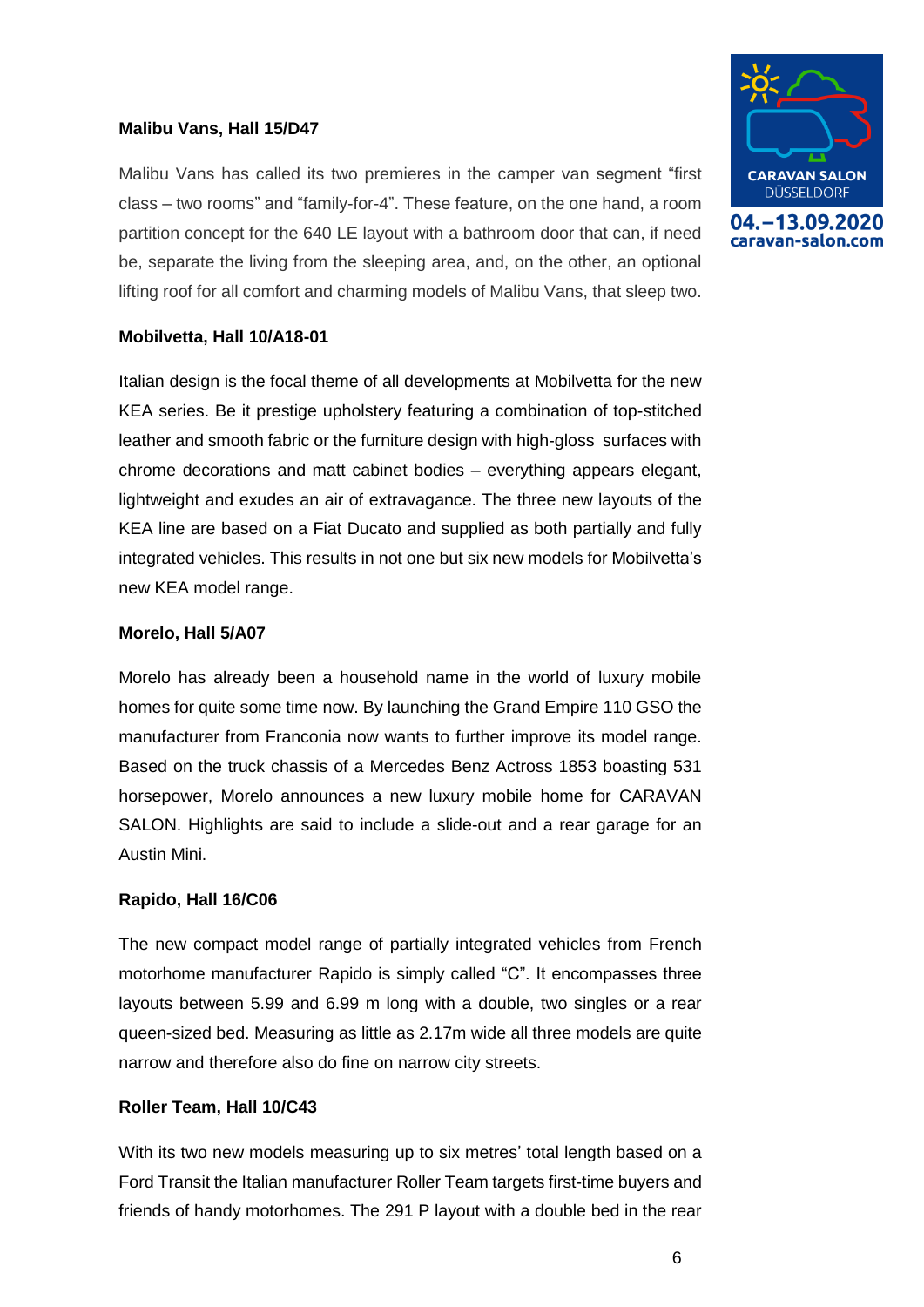is offered by Roller Team both as an alcove version and a partially integrated one, while the 271 M with a bunk bed in the rear is the "classic" alcove configuration enhancing the model range. Boasting six beds and six seats on six metres the 271 M offers maximum space utilisation with reduced outer dimensions.



04. - 13.09.2020 caravan-salon.com

## **Rent & Travel, Hall 1/A01**

Introducing a new App the rental brand Rent & Travel, operating in Germany, Italy and Sweden, wants to ease holiday routines in rented motorhomes for their customers. The App contains all useful information for a relaxed holiday with rented RVs – from booking details and operating instructions for the relevant vehicle to the local legislation at the travel destination such as speed limits.

### **Sawiko, Hall 13/A60**

Cycling has almost become an integral part of RV tourism. Nearly all caravanning enthusiasts take their bikes along when travelling. Rear bike carrier systems such as SAWIKO's new, further developed AGITO VAN 2.0 ensure safe and convenient transport on recreational vehicles. The rear bike carrier is a practical and stable solution for Ford Transit, Ford Tourneo Custom or Fiat Ducato based camper vans. With a payload of 60 kilograms it easily carries two bicycles or e-bikes.

### **Sterckeman, Hall 11/A55**

The French brand Sterckeman will be showcasing five new caravan layouts at CARAVAN SALON 2020. These include the compact Easy 350 CP which has a layout identical with the Alba 350 model placed on the market by sister label Caravelair (see above). Also new are the compact Easy 470 LJ, the mid-class models Starlett Comfort 450 LJ and Starlett Graphite 430 CP as well as the Sterckeman Evolution 520 CP.

## **Tabbert, Hall 4/06**

Tabbert has completely redesigned the eight models in the Da Vinci range for the model year 2021. A new GFRP roof has made weight savings possible for these caravans. The exterior experience can be enhanced with plain sheet and framed windows depending on customer specifications. Inside furniture in light wooden colours with soft shapes and new fabrics and artificial leather in natural tones make for a harmonious atmosphere.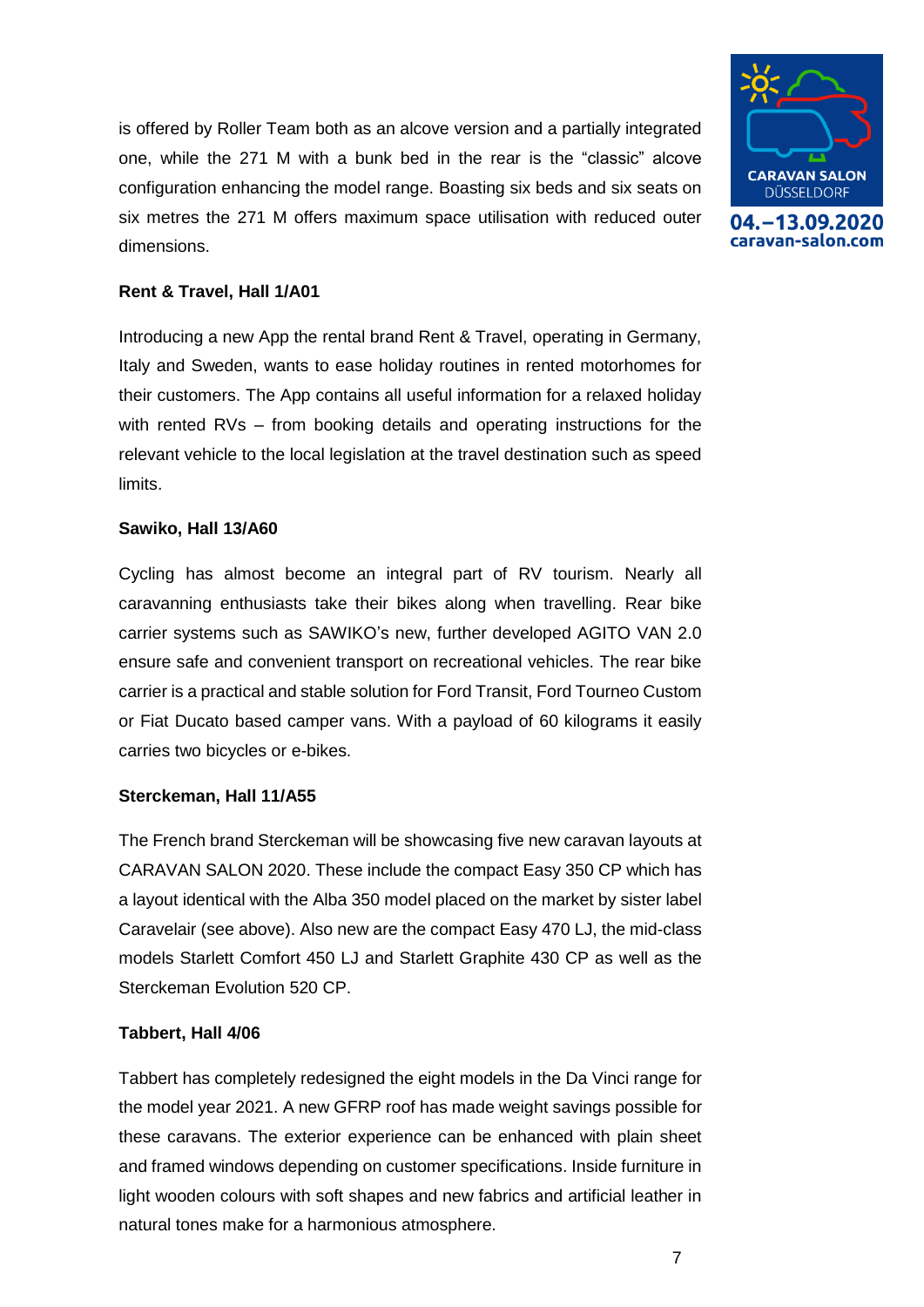By launching the Finest Edition Tabbert upgrades its entry-level model range Rossini with extensive furnishing extras. These include plain sheet side walls, GFRP roof, 17 inch alloy rims, a comfort sleeping system with disk-spring slats and a breathable Watergel mattress.



04. - 13.09.2020 caravan-salon.com

## **Vario Mobil, Hall 5/C05**

Vario Mobil has already built luxury motorhomes to customer specs since 1983. The Vario Perfect 900 will celebrate its premiere at CARAVAN SALON. However, the nine metres  $-$  a length considered compact for this vehicle category – have everything it takes. A large slide-out bay provides even more room for ceramic floors, genuine wood furniture, thick leather seating, XXL refrigerator, an oven, dishwasher, induction stove and many other amenities. 18 tons of luxury spread over nine metres of length.

### **Weinsberg, Hall 1/A01**

All-electric without a gas system – this is how Weinsberg presents the new caravan model range CaraCito. All systems ranging from combined heating/air-conditioning and compressor refrigerator to the glass ceramic hob operate electrically as standard. The new model range encompasses five layouts from the short 390 QD to the medium-sized 500 QDK.

Upon demand Weinsberg even fits its caravanning utility vehicles CaraBus and CaraTour with a lifting roof with integrated insulation made of fibrereinforced polyurethane. This technology called Long-Fibre Injection (LFI) makes lifting roofs light and very rugged at the same time. Equipped with a roof hood, ambient lighting, hot-air dissipation system, storage shelving complete with inductive charging tray for smartphones and mosquito netting, the top floor of this converted camper van becomes a homely place to sleep for two more people.

### **Westfalia, Hall 15/D03**

The camper van and camper bus specialist Westfalia has revised its Fiat-Ducato based Columbus model range. For the first time now, a panoramic window will be optionally available for the bow of the five layouts. Sleeping facilities are added by an optional lifting roof.

In addition to this, Westfalia presents the new Fiat Ducato-based Amundsen range with three layouts measuring 5.41 m to 5.99 m in length.